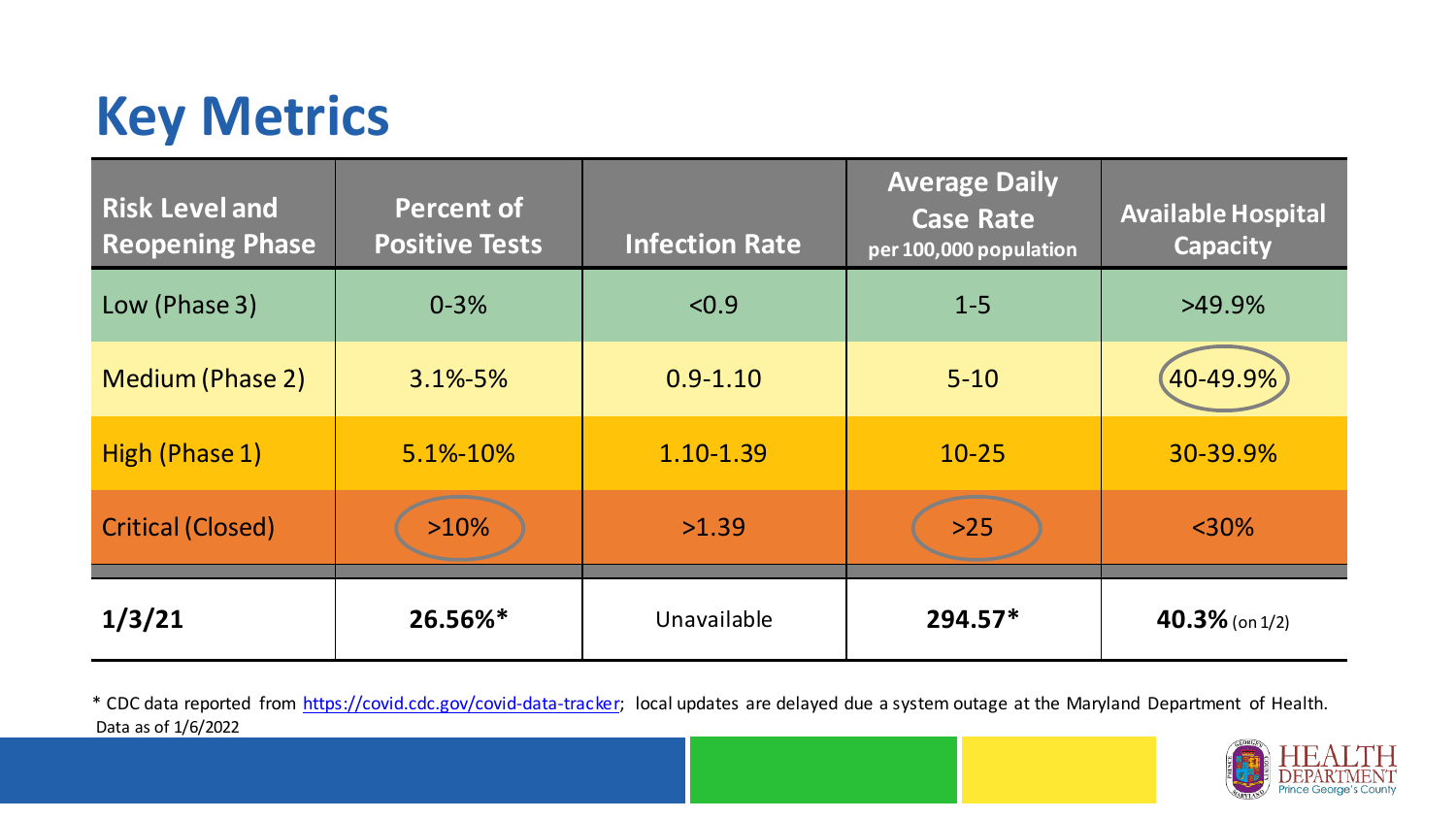## **COVID-19 Community Transmission and Vaccination**

Per the [CDC updated guidance for COVID-19 Prevention in K-12 Schools, v](https://www.cdc.gov/coronavirus/2019-ncov/community/schools-childcare/k-12-guidance.html)accination is considered the leading prevention strategy for those who are eligible, and **Prince George's County exceeds the percentage of U.S. vaccinations for ages 12 and above**. The CDC also emphasizes using multiple prevention strategies together consistently, included universal indoor masking, as needed based on the level of community transmission and vaccine coverage.